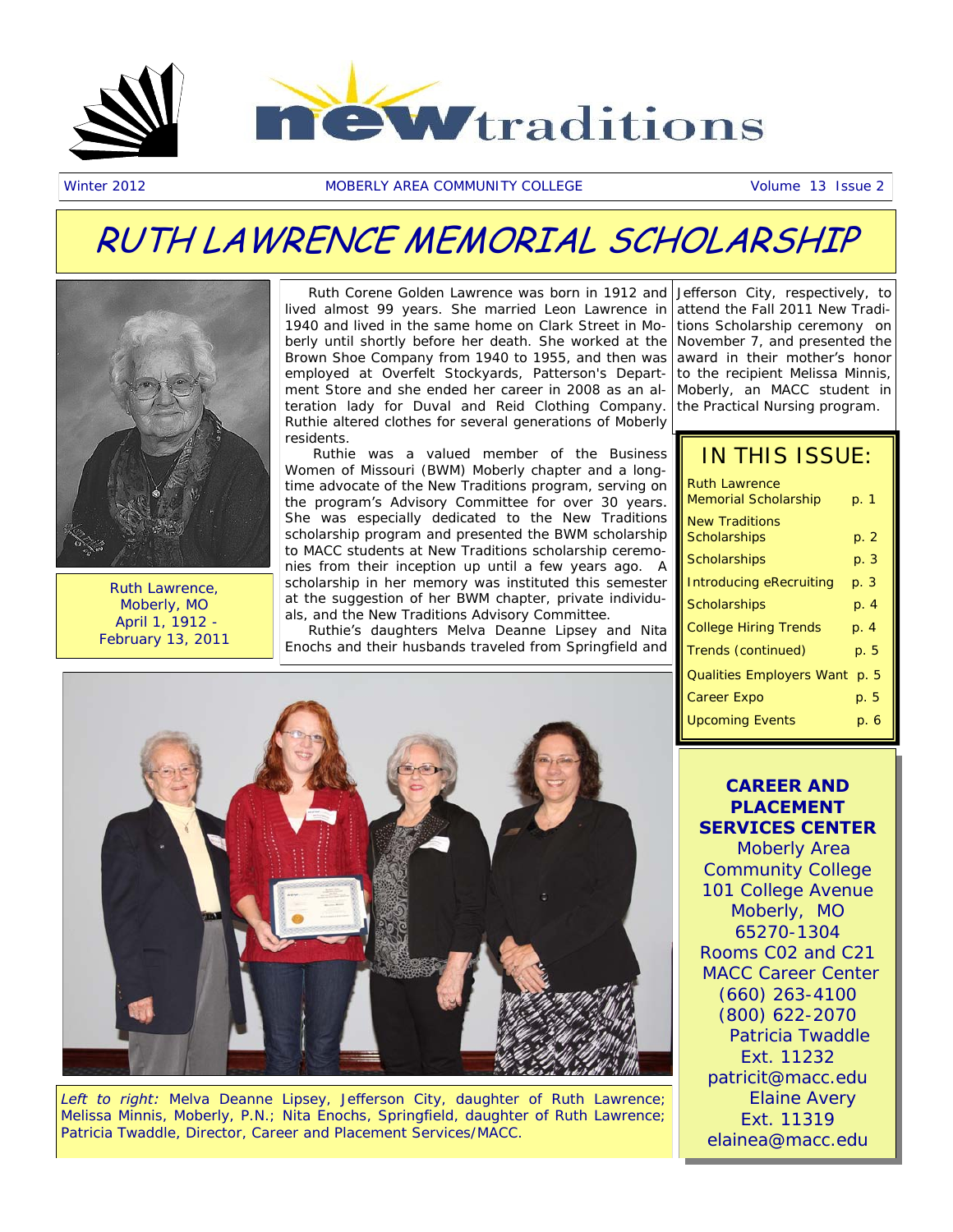

### FALL 2011 NEW TRADITIONS SCHOLARSHIPS

Twenty two MACC students received awards through the New Traditions program for fall semester, 2011, and were recognized in a ceremony held on Monday, November 7 in the Blue Room, Main campus. Awards totaled \$5687.56 including two from the Displaced Homemaker Fee Waiver (\$1587.56), four Institutional scholarships from MACC (\$2,000) and 16 from private donors (\$2100). Private donors included the Missouri Association of Family and Community Education, PEO-KJ chapter, Beta Sigma Phi Preceptor Laureate Eta, Business Women of Missouri Huntsville, G.E., Carolee Hazlet, the Ladies Auxiliary to the VFW Post 2654, and a special Ruth Lawrence Memorial scholarship which combined funds from the Business Women of Missouri Moberly chapter, the New Traditions Advisory Committee, and private individuals.



#### **MISSOURI ASSOCIATION FAMILY AND COMMUNITY EDUCATION**

Dr. Greg Mosier, Dean of Career and Technical Education; Bonnie Kisor, Missouri Association Family and Community Education; Heather Owens, Moberly, ACC; Dr. Evelyn Jorgenson, President, Moberly Area Community College; *not pictured:* Wendi Bentley, Moberly, MKT.

#### **BUSINESS WOMEN OF MISSOURI-HUNTSVILLE CHAPTER**

*Left to right:* Dr. Greg Mosier, Dean of Career and Technical Education; Tracie Stafford, Huntsville, AA; Fannie Lou Wilhite, Business Women of Missouri -Huntsville; Dr. Evelyn Jorgenson, President, Moberly Area Community College.





#### **PEO-KJ CHAPTER**

Dr. Greg Mosier, Dean of Career and Technical Education; Barbara Riley, PEO-KJ Chapter; Kerri Bunch, Moberly, AA; Dr. Evelyn Jorgenson, President, Moberly Area Community College.

New Traditions Institutional scholarship applications are due by April 1, 2012 and are available online at:

[http://www.macc.edu/index.php/2012-](http://www.macc.edu/index.php/2012-13-scholarship-application-link) [13-scholarship-application-link](http://www.macc.edu/index.php/2012-13-scholarship-application-link)

Other New Traditions scholarship applications can be completed in person in the Career Center, Room C-02 or C-21, or over the phone by calling 660-263-4100 ext. 11232 or 11319.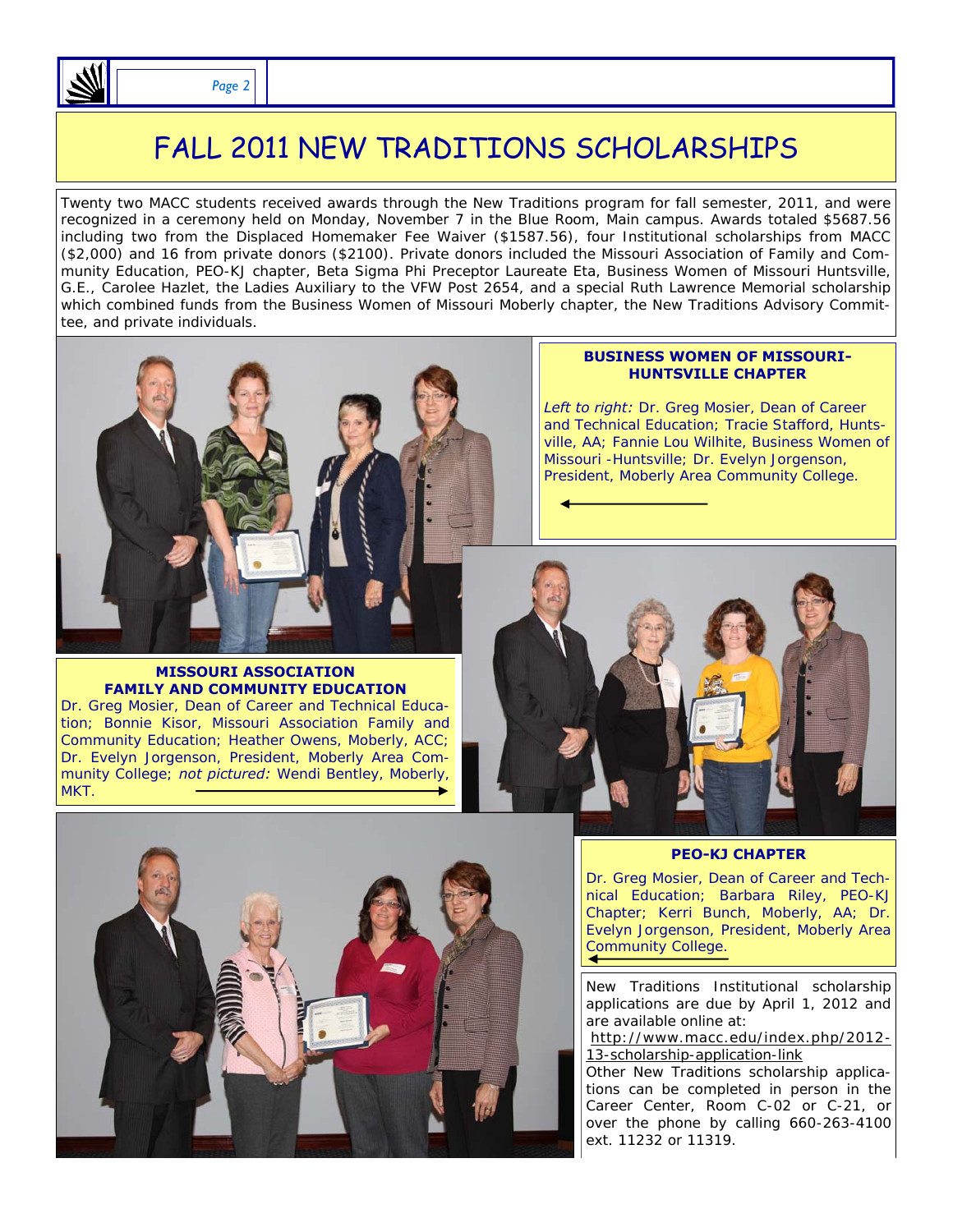

### FALL 2011 NEW TRADITIONS SCHOLARSHIPS





### **G.E.Capital Corporate Citizenship Committee**

Dr. Greg Mosier, Dean of Career and Technical Education; Christina Zeagler, Columbia, DDT; Leslie Redding, G.E.; April Duncan, Harrisburg, ACC; Dr. Evelyn Jorgenson, President, Moberly Area Community College.

*Not pictured:* Elizabeth Akers, Williamsburg, AA; Raychelle Love, Queen City, AA; Ashley Wertz, New Bloomfield, AAT; Melissa Wieschhaus, Kingdom City, pre-ADN; Kerri Bunch, Moberly, AA.

### INTRODUCING eRecruiting

 MACC has adopted a new eRecruiting online service, [http://macc.experience.com,](http://macc.experience.com/) linked to the MACC web site, allowing employers the capability of managing and posting their own employment and internship opportunities online.

 MACC students and alumni can self-register, post their resumes online, target and customize their job searches, and have access to thousands of local and nationwide opportunities for employment or internships.

 College staff can use this service to collect placement data, communicate more effectively via email to both employers and students, easily publicize events, e.g. Career Expo, and track students' progress toward meeting their career goals.

### **Institutional Scholarships and Displaced Homemaker Fee Waivers**

*Left to right:* Dr. Greg Mosier, Dean of Career and Technical Education; Micah Graviett, Moberly, A.D.N., Institutional Scholarship; Athena Sharp, Brunswick, P.N., DHFW; Jamie Byrd, Auxvasse, A.D.N., Institutional Scholarship; Kyleene Powell, Moberly, A.D.N., DHFW; Dr. Evelyn Jorgenson, President, Moberly Area Community College.

*Not pictured:* Tiffany Detjen, Middletown, P.N., Institutional; Stephanie Ley, Moberly, WLD, Institutional.

### **Carolee Hazlet Scholarship**

Dr. Greg Mosier, Dean of Career and Technical Education; Heather Kindle, Armstrong, BOE-M; Carolee Hazlet; Dr. Evelyn Jorgenson, President, Moberly Area Community College.

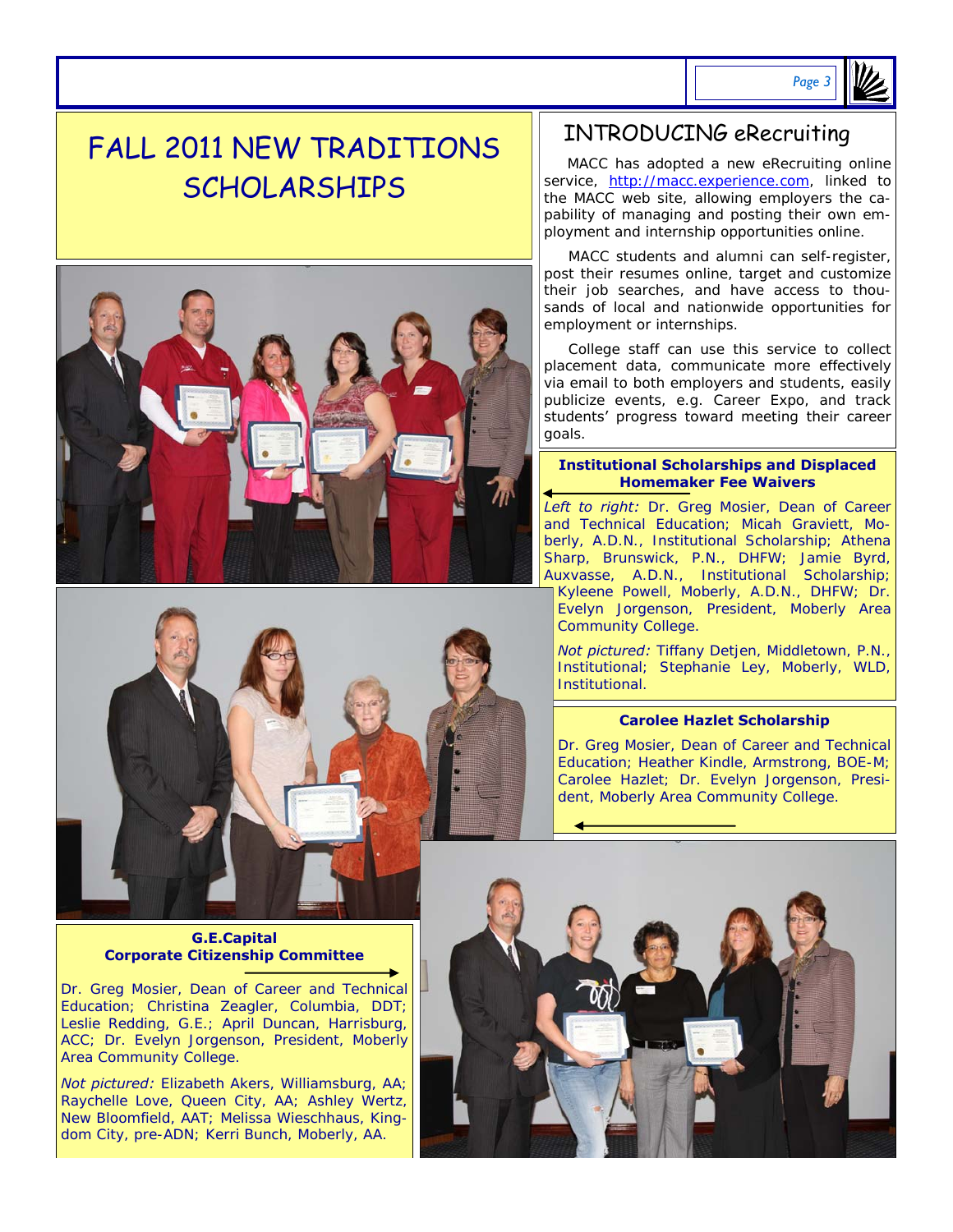

*Page 4* 

### FALL 2011 NEW TRADITIONS SCHOLARSHIPS



**Ladies Auxiliary to the VFW Post 2654** 

*Left to right:* Dr. Greg Mosier, Dean of Career and Technical Education; Elaine Avery, Ladies Auxiliary to the VFW Post 2654; Kyleene Powell, Moberly, A.D.N.; Dr. Evelyn Jorgenson, President, Moberly Area Community College.

*Not pictured:* Marcia Dodd, Moberly, ACC.



**Beta Sigma Phi - Preceptor Laureate Eta** 

Left to right: Dr. Greg Mosier, Dean of Career and Technical Education; Angela Ancell, Moberly, ACC; Joyce Riley, Beta Sigma Phi - Preceptor Laureate Eta representative; Dr. Evelyn Jorgenson, President, Moberly Area Community College.

## COLLEGE HIRING TRENDS

Reprinted from an online story by Lauren Weber, from the online Wall Street Journal, CAREERS section, November 21, 2011

http://online.wjs.com/article/SB100014240529702045 31404577052371644700532.html

 Large employers plan to increase their hiring of college graduates finishing their degrees in the 2011-12 academic year. The trend continues an uptick that began last year after hiring declined during the recession and the early part of the recovery, according to a new survey by Michigan State University's Collegiate Employment Research Institute. (CERI)

 Big firms - those with more than 4,000 workers plan to hire 6% more graduates than last year.

 Smaller companies, with fewer than 500 employees, are hiring, but cautiously. Those firms said they plan to add an average of 11 workers each, essentially the same as last year, the study reported.

 The weak spot in the hiring outlook for new grads is mid-sized organizations with 501 - 4,000 employees, especially state and local government agencies. Hiring new grads will decline by 3% for those employers.

"We've had a problem in the mid-sized group for a while," said Phil Gardner, director of research at CERI and the study's author. When the economic crisis hit in 2008 and 2009, he said, the vulnerability in the segment came from "second- and third-tier suppliers, consulting companies, firms that rely on big companies for contracts," while local government hiring remained strong thanks to stimulus from Washington.

 But the trend has reversed in the last year as stimulus dollars dried up. Private companies are starting to bounce back, but with parks closing, school districts' budgets frozen and public agencies making cuts across the board, this once-robust source of jobs for young people is contracting.

 For instance, the American Association of School Administrators, a national research and advocacy group, is projecting cuts of 227,000 local education positions for the 2011-2012 school year, a figure that includes teaching jobs as well as entry-level posts such as classroom support. Due to seniority rules in some districts, those positions that are getting filled will go to experienced professionals whose previous jobs were eliminated instead of to "freshly minted teachers and recent graduates", Noelle Ellerson, assistant director for public policy and advocacy at the American Association

.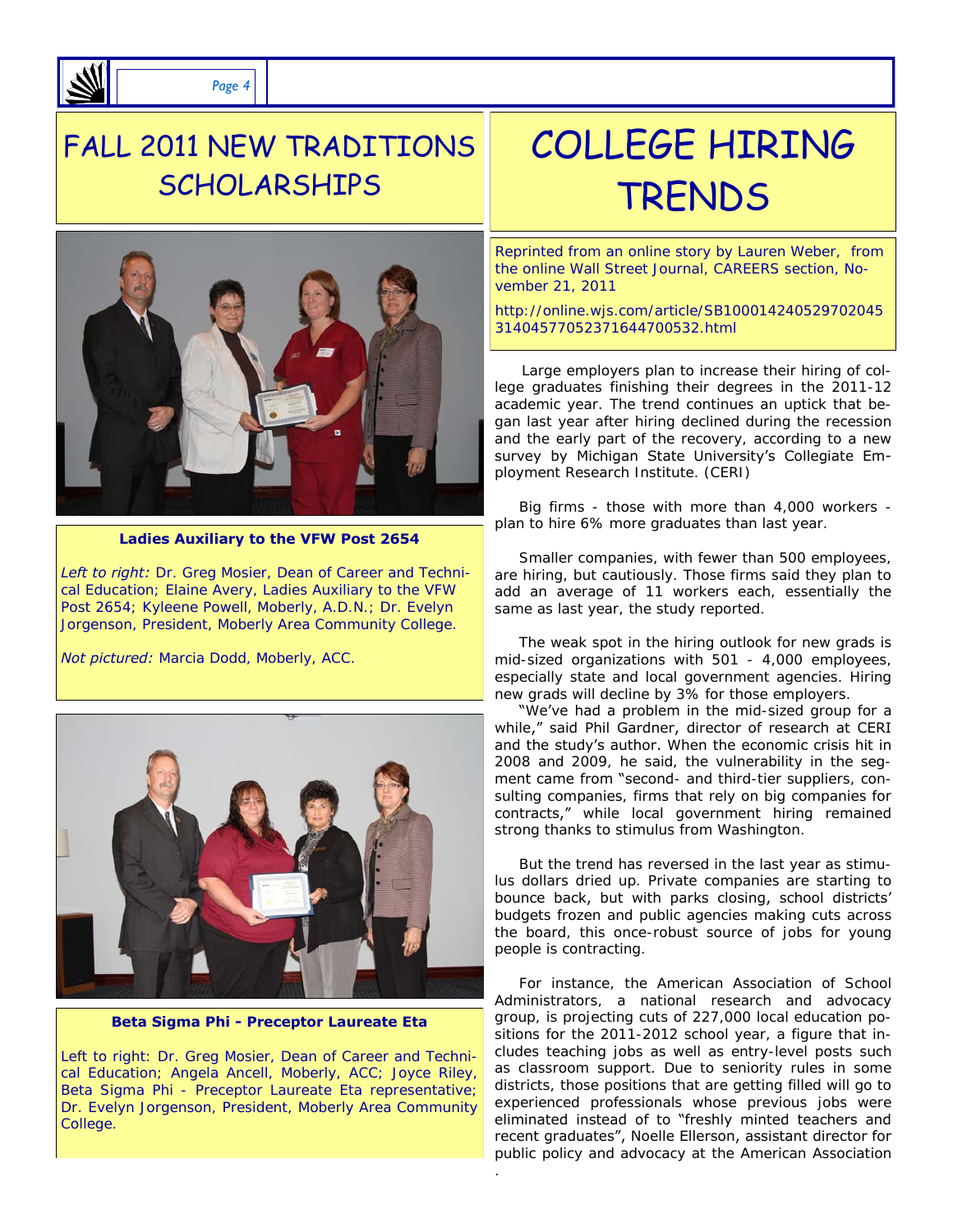### *Page 5*

## The Candidate Skills/Qualities Employers Want

Reprinted from [Spotlight for Career Services Professionals, October 26, 2011](http://www.naceweb.org/spotlightonline/)

 When it comes to the importance of candidate skills/qualities, employers are looking for team players and candidates who have strong verbal communication skills, according to respondents to NACE's *Job Outlook 2012* survey.

 Survey participants rated "ability to work in a team structure" and "ability to verbally communicate with persons inside and outside the organization" as the two most important candidate skills/qualities. These are followed by candidates' "ability to make decisions and solve problems," "ability to obtain and process information," and "ability to plan, organize, and prioritize work."

 The least important candidate skills/qualities on the list are the "ability to create and/or edit written reports" and the "ability to sell or influence others."

| <b>Skill/Quality</b>                                                                | Weighted average rating* |  |  |
|-------------------------------------------------------------------------------------|--------------------------|--|--|
| Ability to work in a team structure                                                 | 4.60                     |  |  |
| Ability to verbally communicate with persons inside and<br>outside the organization | 4.59                     |  |  |
| Ability to make decisions and solve problems                                        | 4.49                     |  |  |
| Ability to obtain and process information                                           | 4.46                     |  |  |
| Ability to plan, organize, and prioritize work                                      | 4.45                     |  |  |
| Ability to analyze quantitative data                                                | 4.23                     |  |  |
| Technical knowledge related to the job                                              | 4.23                     |  |  |
| Proficiency with computer software programs                                         | 4.04                     |  |  |
| Ability to create and/or edit written reports                                       | 3.65                     |  |  |
| Ability to sell or influence others                                                 | 3.51                     |  |  |

| Following is the list of the employer ratings: |  |  |  |  |  |
|------------------------------------------------|--|--|--|--|--|
|------------------------------------------------|--|--|--|--|--|

\*5-point scale, where 1=Not important; 2=Not very important; 3=Somewhat important; 4=Very important; and 5=Extremely important *Source: Job Outlook 2012, National Association of Colleges and Employers* 

*(*College Hiring Trends - continued from the previous page*)*  of School Administrators, said via email.

 Meanwhile, salaries across the board for new grads aren't budging much, with 77% of MSU survey respondents saying they're holding their starting salaries steady.

 There may be some good news on the horizon, though: a few employers said they'll include signing bonuses after four years of eschewing the practice.

 While only 5% of employers said they'll include signing bonuses with their offers, Mr. Gardner views this as the leading edge of an indicator that wages will likely go up soon. "Once bonuses pick up, it'll translate into salaries," particularly in hot fields like engineering and science.

### CAREER EXPO - April 11

 MACC's annual Career Expo, an employment and college fair, will be held on Wednesday, April 11, from 10 am 1 pm in the Activity Center on the main campus.

We expect over 60 exhibitors representing business and industry and post-secondary institutions to attend this year.

 This annual event is designed to assist MACC students in career and technical programs to network with employers and apply for job openings. It is also designed for students to visit with representatives from transfer institutions of higher education.

 There will be lots of door prizes and great opportunities. All MACC students are highly encouraged to attend!